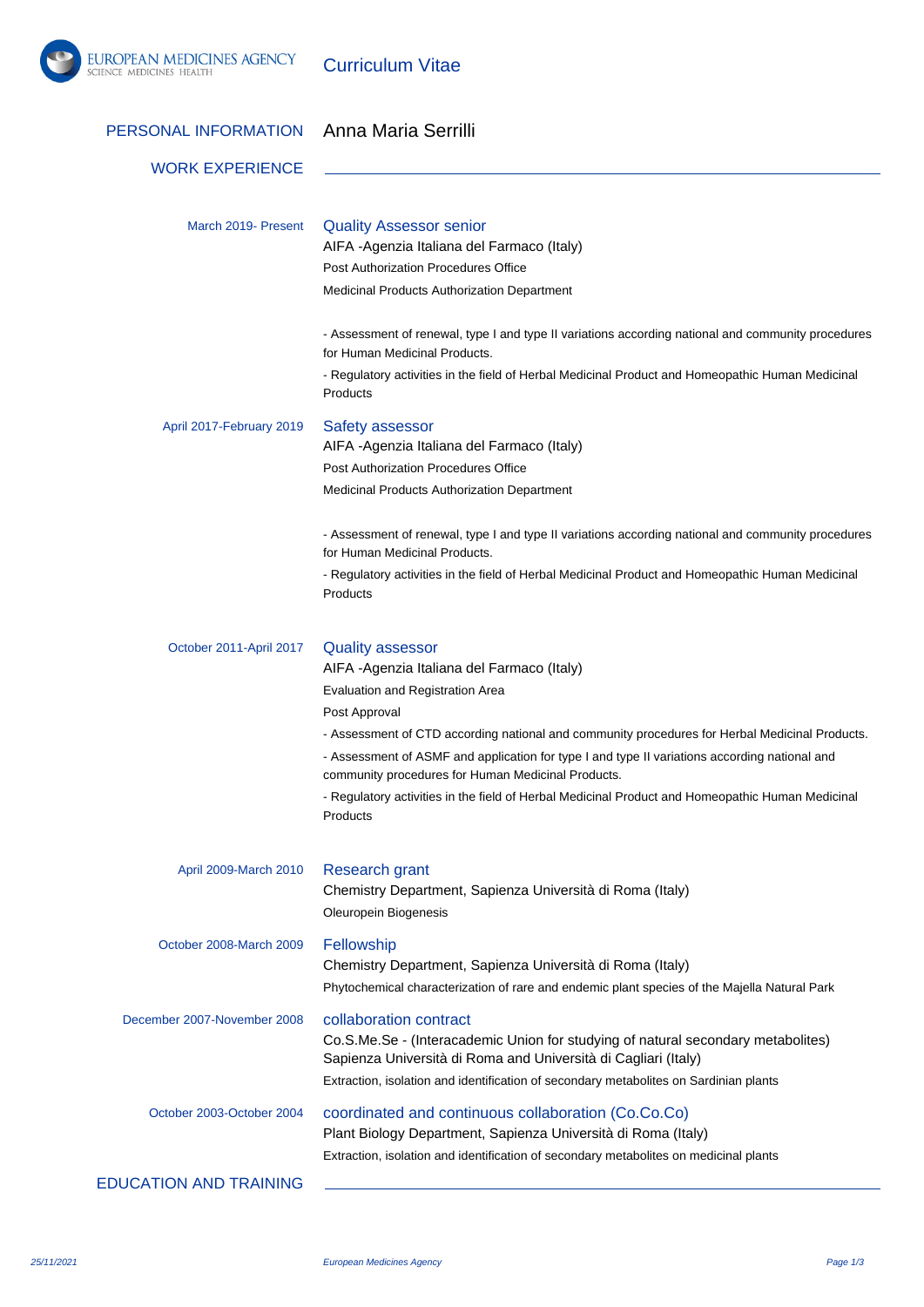| January 2017-July 2017                  | Postgraduate (second level) Master Degree<br>Sapienza Università di Roma (Italy)                                                                                                                                                                                                                                                                                                                                                                                                                                                                                                                                                                                                                                                                                                                                                                                                                                                                                                                                                                                                                                                                                                                                                                                                                                 |
|-----------------------------------------|------------------------------------------------------------------------------------------------------------------------------------------------------------------------------------------------------------------------------------------------------------------------------------------------------------------------------------------------------------------------------------------------------------------------------------------------------------------------------------------------------------------------------------------------------------------------------------------------------------------------------------------------------------------------------------------------------------------------------------------------------------------------------------------------------------------------------------------------------------------------------------------------------------------------------------------------------------------------------------------------------------------------------------------------------------------------------------------------------------------------------------------------------------------------------------------------------------------------------------------------------------------------------------------------------------------|
|                                         | <b>Chemistry of Natural Products</b>                                                                                                                                                                                                                                                                                                                                                                                                                                                                                                                                                                                                                                                                                                                                                                                                                                                                                                                                                                                                                                                                                                                                                                                                                                                                             |
| <b>July 2010-</b>                       | course attendance<br>Sapienza Università di Roma (Italy)                                                                                                                                                                                                                                                                                                                                                                                                                                                                                                                                                                                                                                                                                                                                                                                                                                                                                                                                                                                                                                                                                                                                                                                                                                                         |
|                                         | Attendance of the course of Pharmacy in developing countries within Master in Organic Natural<br>Compounds (Roma 5-10 July 2010)                                                                                                                                                                                                                                                                                                                                                                                                                                                                                                                                                                                                                                                                                                                                                                                                                                                                                                                                                                                                                                                                                                                                                                                 |
| November 2009-May 2010                  | traineeship                                                                                                                                                                                                                                                                                                                                                                                                                                                                                                                                                                                                                                                                                                                                                                                                                                                                                                                                                                                                                                                                                                                                                                                                                                                                                                      |
|                                         | AIFA - Agenzia Italiana del Farmaco (Italy)                                                                                                                                                                                                                                                                                                                                                                                                                                                                                                                                                                                                                                                                                                                                                                                                                                                                                                                                                                                                                                                                                                                                                                                                                                                                      |
|                                         | Training in regulatory affairs and evaluation of quality aspects of Human Medicinal Products.                                                                                                                                                                                                                                                                                                                                                                                                                                                                                                                                                                                                                                                                                                                                                                                                                                                                                                                                                                                                                                                                                                                                                                                                                    |
| November 2004-October 2007              | <b>PhD degree in Botanical Sciences</b>                                                                                                                                                                                                                                                                                                                                                                                                                                                                                                                                                                                                                                                                                                                                                                                                                                                                                                                                                                                                                                                                                                                                                                                                                                                                          |
|                                         | Sapienza Università di Roma, Chemical and Plant Biology Departments (Italy)                                                                                                                                                                                                                                                                                                                                                                                                                                                                                                                                                                                                                                                                                                                                                                                                                                                                                                                                                                                                                                                                                                                                                                                                                                      |
|                                         | Dissertation on botanical pharmaceutical, title: "Olea europæa L., study of polar secondary<br>metabolites in native cultivar, new selection and cells culture"                                                                                                                                                                                                                                                                                                                                                                                                                                                                                                                                                                                                                                                                                                                                                                                                                                                                                                                                                                                                                                                                                                                                                  |
| <b>July 2003-</b>                       | Italian Professional Qualification in Pharmacist                                                                                                                                                                                                                                                                                                                                                                                                                                                                                                                                                                                                                                                                                                                                                                                                                                                                                                                                                                                                                                                                                                                                                                                                                                                                 |
|                                         | Sapienza Università di Roma (Italy)                                                                                                                                                                                                                                                                                                                                                                                                                                                                                                                                                                                                                                                                                                                                                                                                                                                                                                                                                                                                                                                                                                                                                                                                                                                                              |
| <b>March 2003-</b>                      | Master degree in Pharmacy                                                                                                                                                                                                                                                                                                                                                                                                                                                                                                                                                                                                                                                                                                                                                                                                                                                                                                                                                                                                                                                                                                                                                                                                                                                                                        |
|                                         | Sapienza Università di Roma (Italy)                                                                                                                                                                                                                                                                                                                                                                                                                                                                                                                                                                                                                                                                                                                                                                                                                                                                                                                                                                                                                                                                                                                                                                                                                                                                              |
|                                         | Dissertation on botanical pharmaceutical                                                                                                                                                                                                                                                                                                                                                                                                                                                                                                                                                                                                                                                                                                                                                                                                                                                                                                                                                                                                                                                                                                                                                                                                                                                                         |
| <b>ADDITIONAL INFORMATION</b>           |                                                                                                                                                                                                                                                                                                                                                                                                                                                                                                                                                                                                                                                                                                                                                                                                                                                                                                                                                                                                                                                                                                                                                                                                                                                                                                                  |
|                                         |                                                                                                                                                                                                                                                                                                                                                                                                                                                                                                                                                                                                                                                                                                                                                                                                                                                                                                                                                                                                                                                                                                                                                                                                                                                                                                                  |
| <b>Expertise</b><br><b>Publications</b> | University research work (2003-2010) in the field of chemistry of natural products (extraction of<br>medicinal plant, purification of the extracts and characterization of the isolated compounds by NMR,<br>IR, UV-vis spectroscopy and mass spectrometry). Since 2011, Dr. Serrilli has been a quality<br>assessor at the Italian Medicines Agency (Evaluation and Registration Office), where she evaluates<br>the quality aspects of API and finished product for Human Medicinal Products within national and<br>mutual recognition procedures, specifically type I and type II variations. Since November 2012 she<br>assesses also the national and mutual recognition procedures of Herbal medicinal products<br>registration and authorisation. She has been also involved in regulatory activities in the field of<br>Homeopathic Medicinal Products. From October 2012 until December 2014 she is the alternate<br>Italian member of HMPWG. Since November 2013 she is the alternate Italian member of HMPC.<br>Since May 2015 she is the Italian member of HMPWG.<br>-A.M. Serrilli, A.Maggi, V. Casagrande, A. Bianco. Synthesis of deuterium-labelled substrates for the<br>study of oleuropein biosynthesis in Olea europaea callus cultures. Natural Product Research, 2016,<br>30 (8), 926-934. |
|                                         | -V. Carito, A. Venditti, A. Bianco, M. Ceccanti, A. M. Serrilli, G. Chaldakov, L. Tarani, S. De Nicolo,<br>M. Fiore. Effects of olive leaf polyphenols on male mouse brain NGF, BDNF and their receptors<br>TrkA, TrkB and p75. 28, 2014 (22), 1970-1984.                                                                                                                                                                                                                                                                                                                                                                                                                                                                                                                                                                                                                                                                                                                                                                                                                                                                                                                                                                                                                                                        |
|                                         | -Venditti, F. Maggi, S. Vittori, F. Papa, A. M. Serrilli, M. Di Cecco, G. Ciaschetti, M. Madrone, F. Poli,<br>A. Bianco. Volatile compounds from Achillea tenorii (Grande) growing in the Majella National Park<br>(Italy). 2014, 28 (20), 1699-1704.                                                                                                                                                                                                                                                                                                                                                                                                                                                                                                                                                                                                                                                                                                                                                                                                                                                                                                                                                                                                                                                            |
|                                         | -A.M. Serrilli, G. Frasca, L. Rizza, F. P. Bonina, A. Bianco. Nocellaralactone, a new monoterpenoid<br>with anti-inflammatory activity, from Olea europaea L., cultivar Nocellara del Belice. 2013, 27 (24),<br>2311-2319.                                                                                                                                                                                                                                                                                                                                                                                                                                                                                                                                                                                                                                                                                                                                                                                                                                                                                                                                                                                                                                                                                       |
|                                         | -Venditti, A.M. Serrilli, A. Bianco. Iridoids from Bellardia trixago (L.) All. Natural Product Research,<br>2013, 27 (15), 1413-1416.                                                                                                                                                                                                                                                                                                                                                                                                                                                                                                                                                                                                                                                                                                                                                                                                                                                                                                                                                                                                                                                                                                                                                                            |
|                                         | -Venditti, A. M. Serrilli, A. Bianco. A new flavonoid and other polar compounds from Galeopsis<br>angustifolia Ehrh. ex Hoffm. 2013, 27 (4-5), 412-416.                                                                                                                                                                                                                                                                                                                                                                                                                                                                                                                                                                                                                                                                                                                                                                                                                                                                                                                                                                                                                                                                                                                                                          |
|                                         | -Venditti, A. M. Serrilli, L. Rizza, G. Frasca, V. Cardile, F. P. Bonina, A. Bianco. Aromadendrine, a<br>new component of the flavonoid pattern of Olea europaea L. and its anti-inflammatory activity. 2013,<br>27 (4-5), 340-349.                                                                                                                                                                                                                                                                                                                                                                                                                                                                                                                                                                                                                                                                                                                                                                                                                                                                                                                                                                                                                                                                              |
|                                         | - A. Venditti, A. M. Serrilli, M. Di Cecco, G. Ciaschetti, T. Andrisano, A. Bianco. Phytochemical<br>composition of polar fraction of Stachys germanica L. subsp. salviifolia (Ten.) Gams, a typical plant<br>of Majella National Park. Journal: Natural Product Research, 2013, 27 (2), 190-193.                                                                                                                                                                                                                                                                                                                                                                                                                                                                                                                                                                                                                                                                                                                                                                                                                                                                                                                                                                                                                |